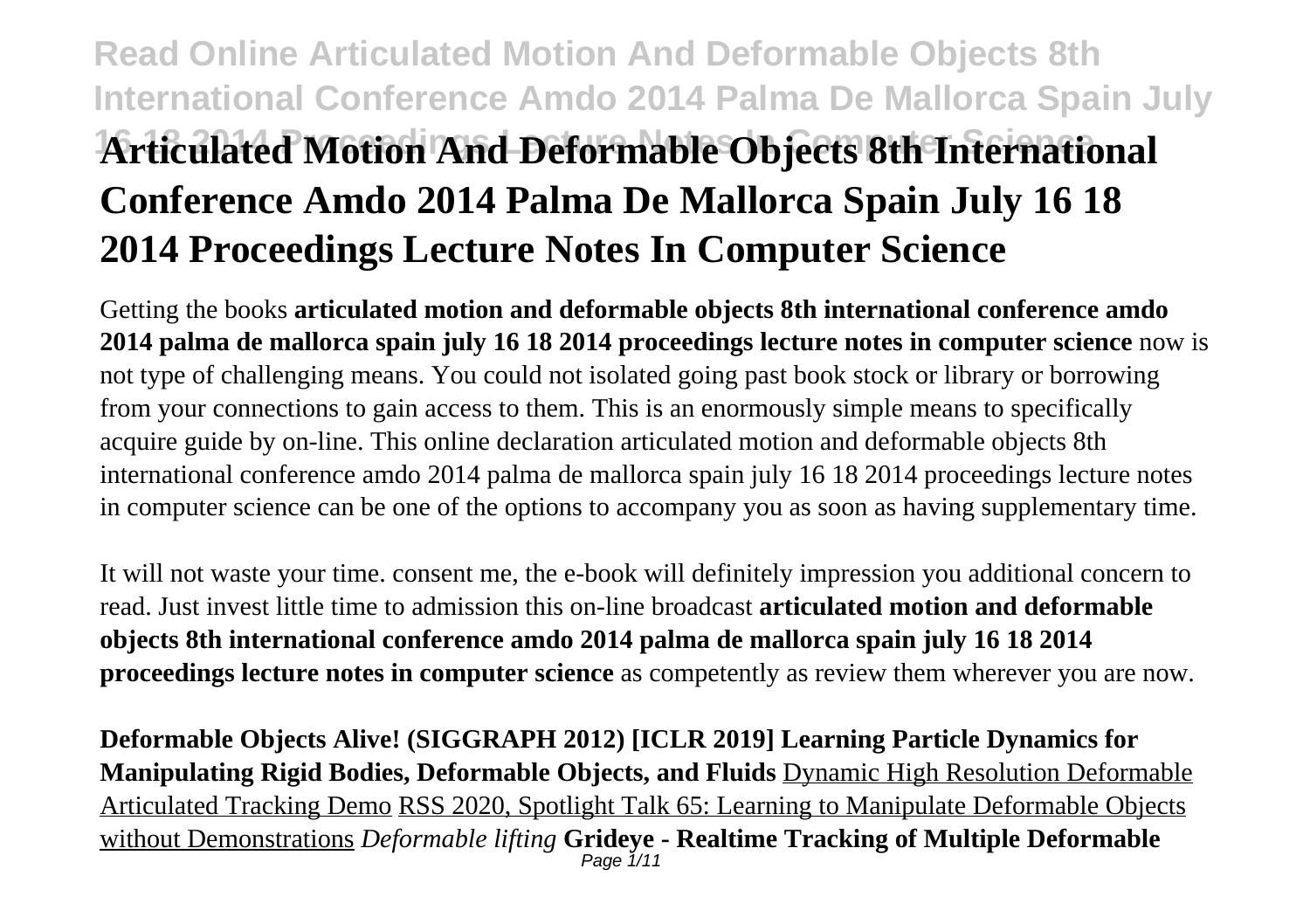### **Read Online Articulated Motion And Deformable Objects 8th International Conference Amdo 2014 Palma De Mallorca Spain July 16 18 2016 Proceedings Lecture Notes In Computer Science**

Replicating \u0026 Animating 3D Objects in Motion**MIT 6.S093: Introduction to Human-Centered Artificial Intelligence (AI)**

Blender 2.8 Track Deformable Objects (The Harry Potter newspaper effect)

Quasi Newton Methods for Real time Simulation of Hyperelastic Materials - full talkDeformable object modeling Reconstruct and augment non-planar objects in realtime **Incredibly Satisfying Sphericons** New devices morph and transform - like Iron Man's suit BMW GINA Concept Transformers Optimus Prime Costume \"Transforming Into Prime\"

mTracker 3D Tutorial - Compositing with mO2 in Apple Motion - MotionVFX*MorpHex, the incredible hexapod robot !* Learn Solidworks in 5 Minutes! | Solidworks Tutorial Concentration \\ Programming Music 010 (part 2) *Super Mario Style Platformer Game (Unity3D)* 3D Zoetrope – Real Time Stop Motion Machine CVPR18: Session 2-1A: Object Recognition \u0026 Scene Understanding II **How to Build a Retail Startup**

Compliant Object Cleaning Tactile-based Manipulation of Deformable Objects with Dynamic Center of Mass - Humanoids2016 ICRA 2020 presentation: Self-Supervised Learning of State Estimation for Deformable Objects FEPR: Fast Energy Projection for Real-Time Simulation of Deformable Objects full talk **Springer for R\u0026D Tutorial 04 eBook Page (Korean subtitle) People In Motion: Pose, Action and Communication** *Articulated Motion And Deformable Objects*

Articulated motion and deformable objects (AMDO) is a challenging research area which focuses on the automatic analysis of complex objects, such as the human body, exhibiting high variabilities both in terms of spatial and temporal dimensions.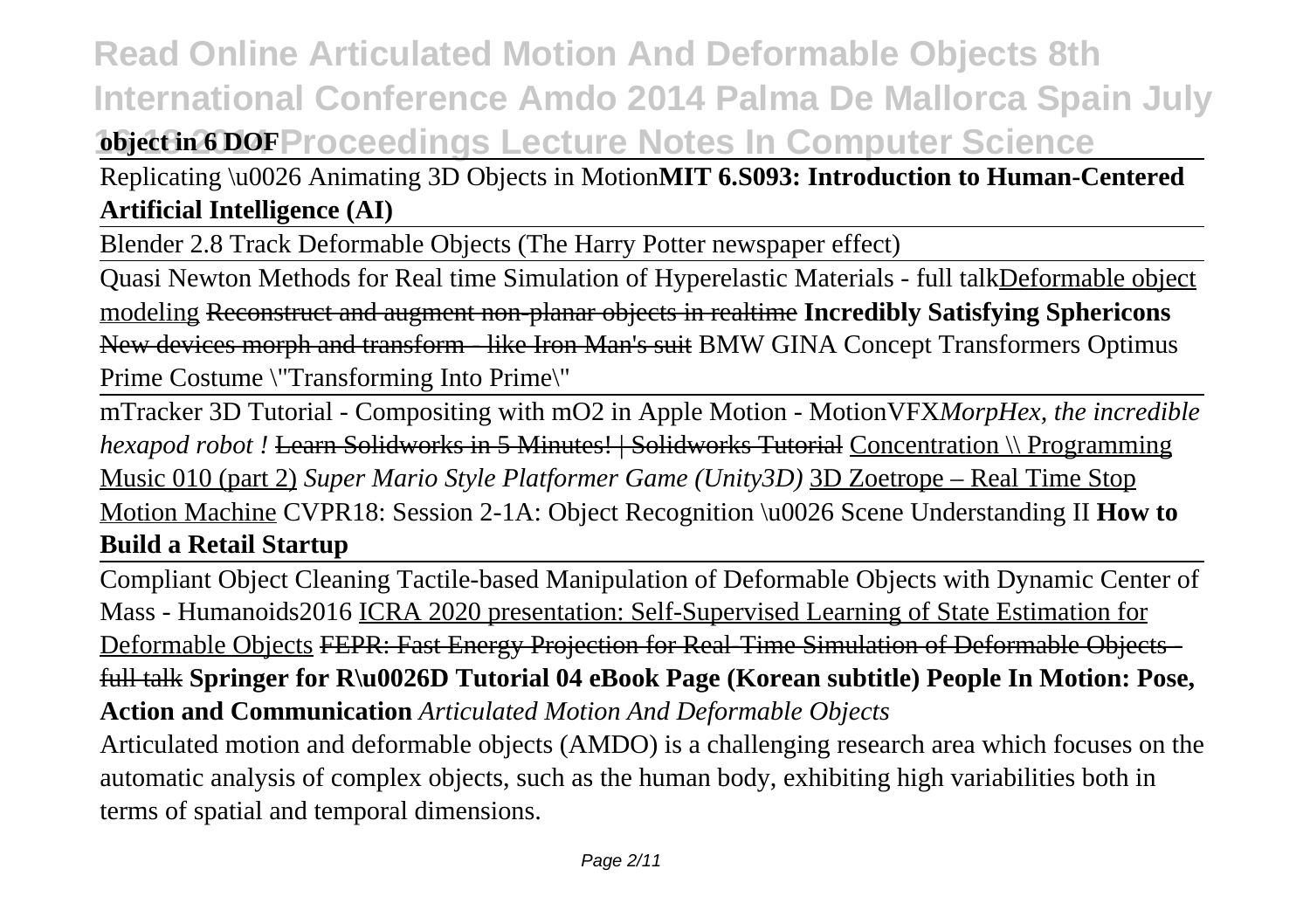**Read Online Articulated Motion And Deformable Objects 8th International Conference Amdo 2014 Palma De Mallorca Spain July 16 18 2014 Proceedings Lecture Notes In Computer Science** *Articulated motion and deformable objects - ScienceDirect* Articulated motion and deformable objects (AMDO) is a challenging re- search area which focuses on the automatic analysis of complex objects, such as the human body, exhibiting high variabilities both in terms of spatial and

#### *Articulated Motion and Deformable Objects*

This guest editorial introduces the twenty two papers accepted for this Special Issue on Articulated Motion and Deformable Objects (AMDO). They are grouped into four main categories within the field of AMDO: human motion analysis (action/gesture), human pose estimation, deformable shape segmentation, and face analysis.

#### *Articulated motion and deformable objects - ScienceDirect*

Pattern Recognition methods play a key role in modeling and understanding articulated and deformable objects and their behaviour. Deformable Models, Graphical Models, or Spatio-Temporal deep learning architectures are just a few examples. However, current Pattern Recognition methods have to deal with many challenges in order to recognize articulated motion and deformable objects.

#### *Articulated Motion and Deformable Objects - sciencedirect.com*

Buy Articulated Motion and Deformable Objects: First International Workshop, AMDO 2000 Palma de Mallorca, Spain, September 7-9, 2000 Proceedings (Lecture Notes in Computer Science) 2000 by Hans-Hellmut Nagel, Francisco J. Perales Lopez (ISBN: 9783540679127) from Amazon's Book Store. Everyday low prices and free delivery on eligible orders.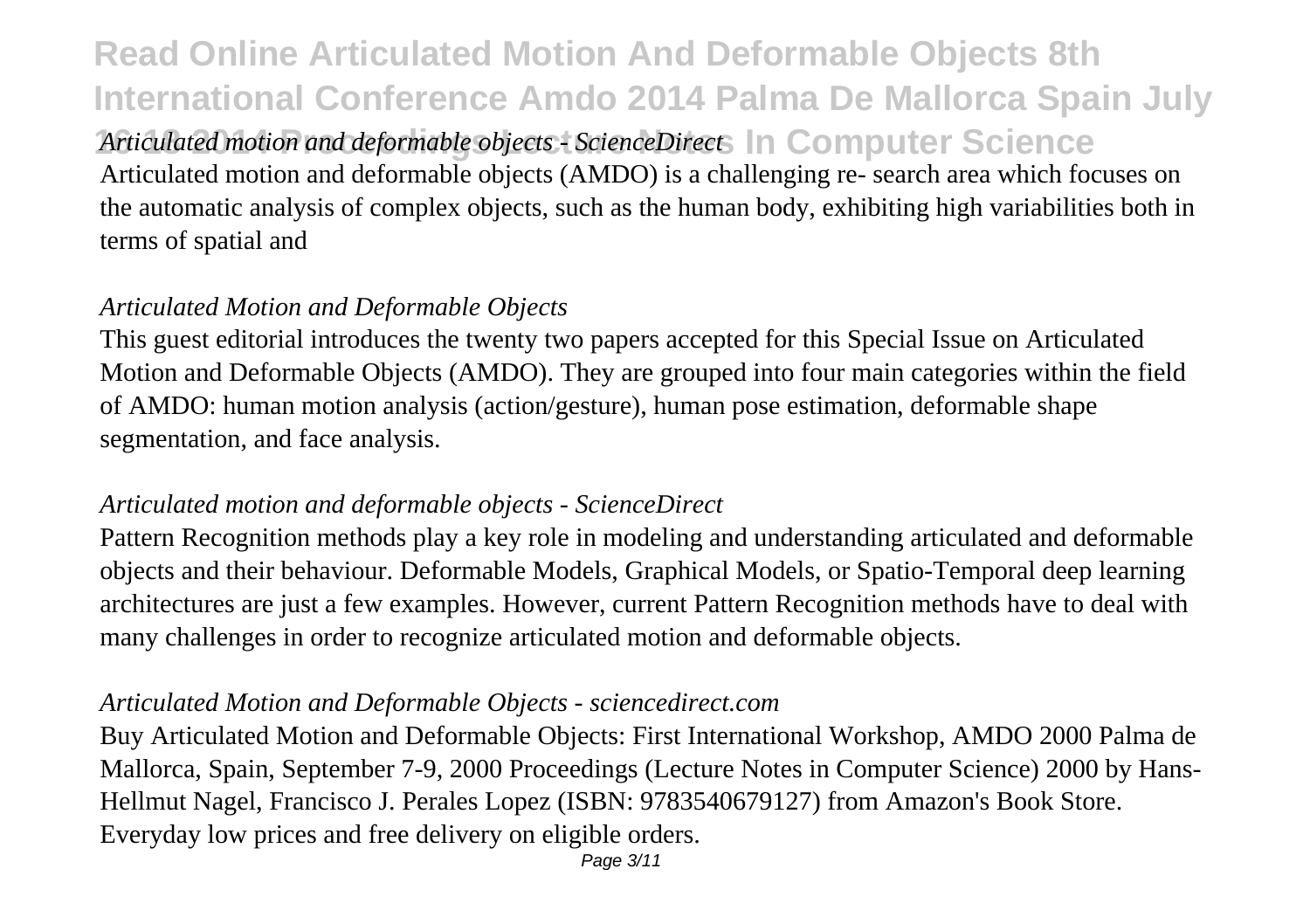**Read Online Articulated Motion And Deformable Objects 8th International Conference Amdo 2014 Palma De Mallorca Spain July 16 18 2014 Proceedings Lecture Notes In Computer Science** *Articulated Motion and Deformable Objects: First ...*

Buy Articulated Motion and Deformable Objects: Second International Workshop, AMDO 2002, Palma de Mallorca, Spain, November 21-23, 2002, Proceedings (Lecture Notes in Computer Science) 2002 by Francisco J. Perales, Edwin R. Hancock (ISBN: 9783540001492) from Amazon's Book Store. Everyday low prices and free delivery on eligible orders.

#### *Articulated Motion and Deformable Objects: Second ...*

Buy Articulated Motion and Deformable Objects: 5th International Conference, AMDO 2008, Port d'Andratx, Mallorca, Spain, July 9-11, 2008, Proceedings (Lecture Notes in Computer Science) 2008 by Francisco J. Perales, Robert B. Fisher (ISBN: 9783540705161) from Amazon's Book Store. Everyday low prices and free delivery on eligible orders.

#### *Articulated Motion and Deformable Objects: 5th ...*

This book constitutes the refereed proceedings of the 8th International Conference on Articulated Motion and Deformable Objects, AMDO 2014, held in Palma de Mallorca, Spain, in July 2014. The 18 papers presented were carefully reviewed and selected from 37 submissions.

#### *Articulated Motion and Deformable Objects | SpringerLink*

Modeling Deformable Filament Bundles by Means of Mass-Spring Systems for the Design of Carbon Reinforced Materials Pages 219-229 Mesejo-Chiong, Alejandro (et al.)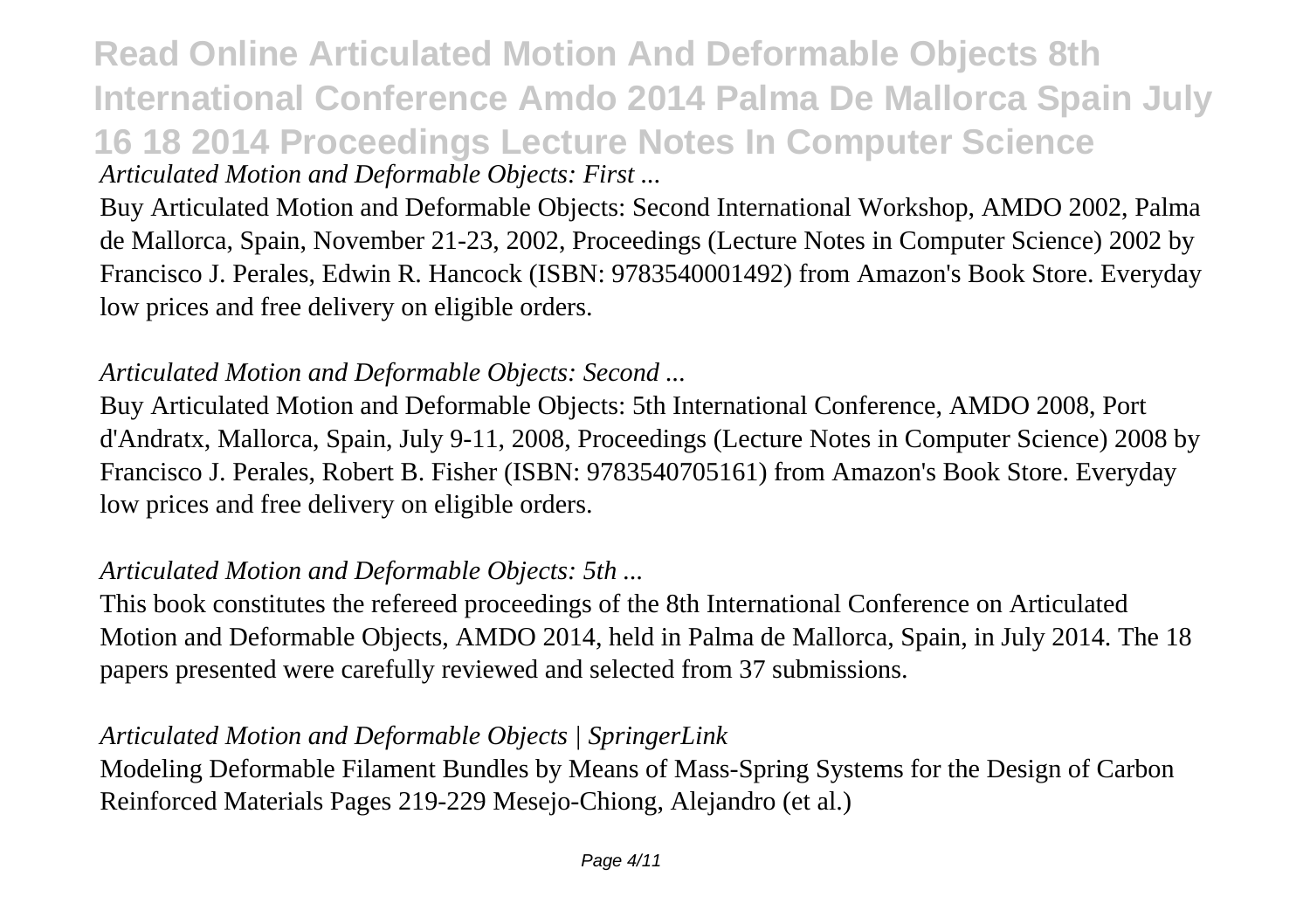**Read Online Articulated Motion And Deformable Objects 8th International Conference Amdo 2014 Palma De Mallorca Spain July 16 18 2014 Proceedings Lecture Notes In Computer Science** *Articulated Motion and Deformable Objects - 7th ...* Articulated Motion and Deformable Objects 4th International Conference, AMDO 2006, Port d'Andratx, Mallorca, Spain, July 11-14, 2006. Proceedings

### *Articulated Motion and Deformable Objects | SpringerLink*

This book constitutes the refereed proceedings of the 7th International Conference on Articulated Motion and Deformable Objects, AMDO 2012, held in Port d'Andratx, Mallorca, Spain, in July 2012. The 27 papers presented were carefully reviewed and selected from 44 submissions. The volume also contains one full paper length invited talk.

#### *Articulated Motion and Deformable Objects | SpringerLink*

Articulated motion and deformable objects (AMDO) research focuses on the automatic analysis of complex objects, such as the human body. The subject is important to different fields, including pattern recognition, computer vision, computer graphics, multimedia applications, and multimodal interfaces.

#### *Pattern Recognition Special Issue Call for Papers ...*

This guest editorial introduces the twenty two papers accepted for this Special Issue on Articulated Motion and Deformable Objects (AMDO). They are grouped into four main categories within the field of AMDO: human motion analysis (action/gesture), human pose estimation, deformable shape segmentation, and face analysis.

#### *Articulated motion and deformable objects - Surrey ...* Page 5/11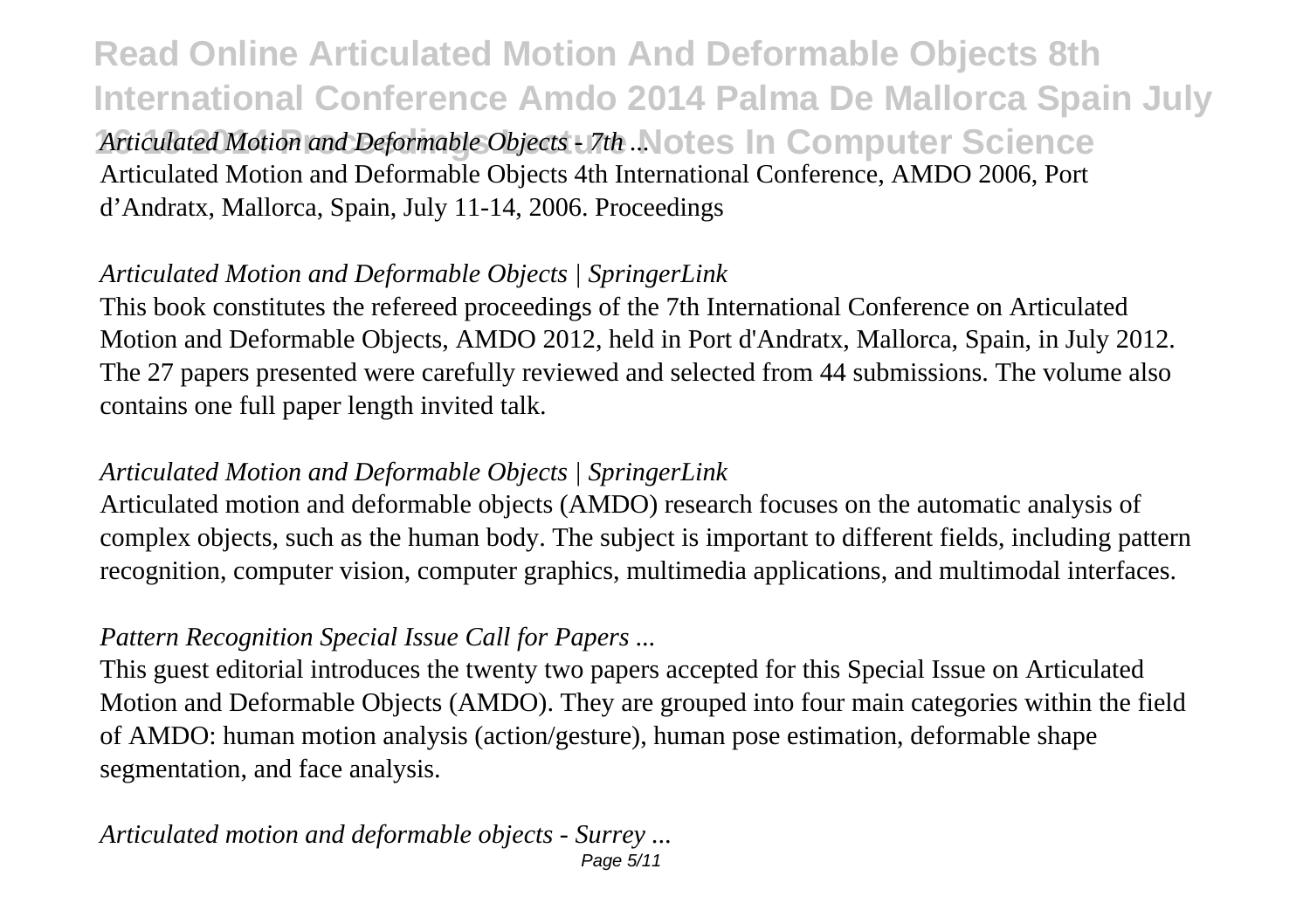**16 18 2014 Proceedings Lecture Notes In Computer Science** Articulated Motion and Deformable Objects 4th International Conference, AMDO 2006, Port d'Andratx, Mallorca, Spain, July 11-14, 2006, Proceedings

#### *Articulated Motion and Deformable Objects - 4th ...*

This book constitutes the refereed proceedings of the 5th International Conference on Articulated Motion and Deformable Objects, AMDO 2008, held in Port d'Andratx, Mallorca, Spain, in July 2008. The 36 revised full papers and 7 poster papers presented were carefully reviewed and selected from 64 submissions.

#### *Articulated Motion and Deformable Objects | SpringerLink*

Articulated Motion and Deformable Objects Second International Workshop, AMDO 2002 Palma de Mallorca, Spain, November 21–23, 2002 Proceedings

#### *Articulated Motion and Deformable Objects | SpringerLink*

Read "Articulated Motion and Deformable Objects 9th International Conference, AMDO 2016, Palma de Mallorca, Spain, July 13-15, 2016, Proceedings" by available from Rakuten Kobo. This book constitutes the refereed proceedings of the 9th International Conference on Articulated Motion and Deformable .

#### *Articulated Motion and Deformable Objects eBook by ...*

Articulated Motion and Deformable Objects: 7th International Conference, AMDO 2012, Port d'Andratx, Mallorca, Spain, July 11-13, 2012, Proceedings: Perales Lopez ...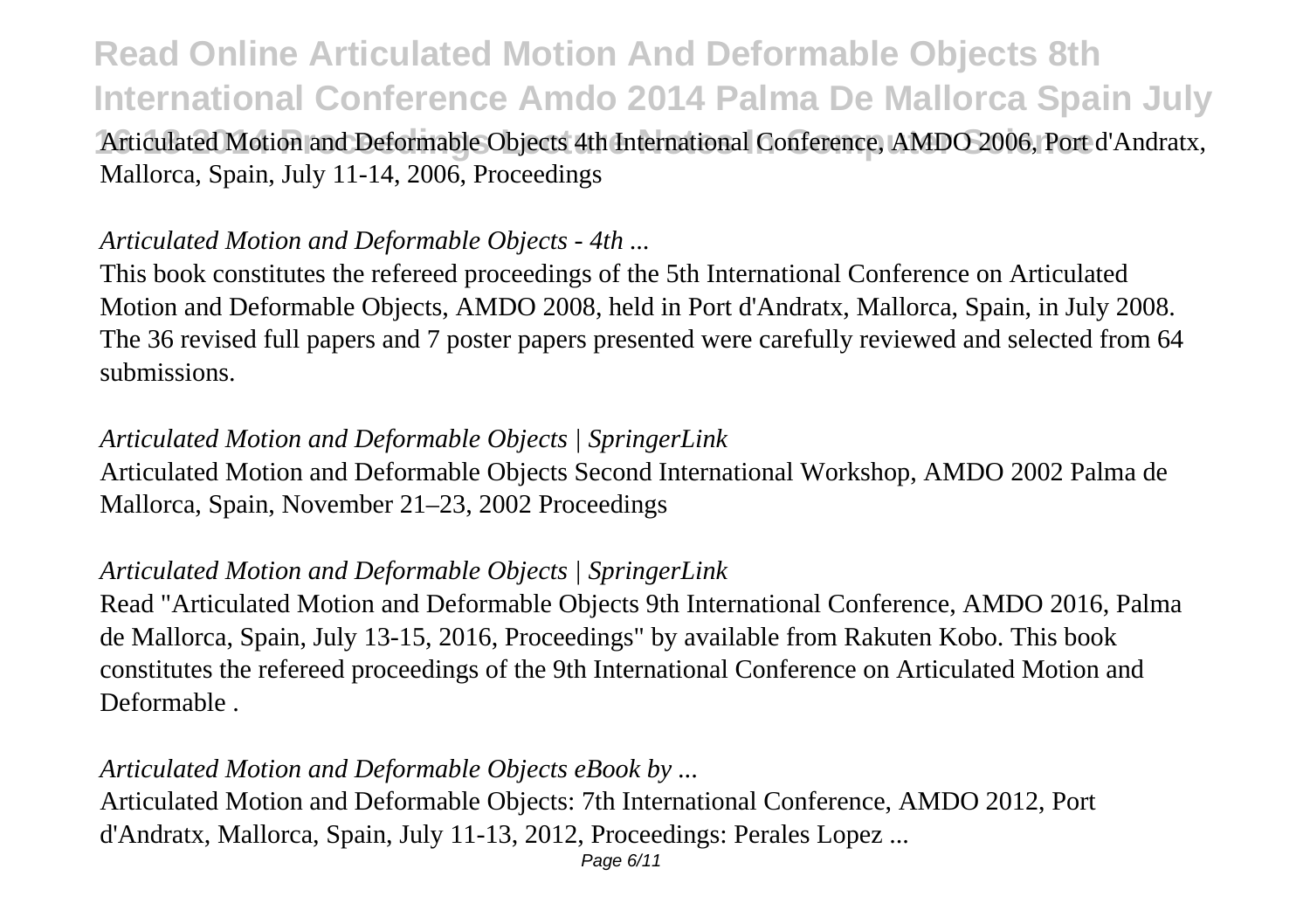**Read Online Articulated Motion And Deformable Objects 8th International Conference Amdo 2014 Palma De Mallorca Spain July 16 18 2014 Proceedings Lecture Notes In Computer Science**

This book constitutes the refereed proceedings of the Second International Workshop on Articulated Motion and Deformable Objects, AMDO 2002, held in Palma de Mallorca, Spain in November 2002. The 21 revised full papers presented were carefully reviewed and selected for inclusion in the book. Among the topics addressed are geometric and physical deformable objects, motion analysis, articulated models and animation, visualization of deformable models, 3D recovery from motion, single or multiple human motion analysis and synthesis, applications of deformable models and motion analysis, face tracking, recovery and recognition models.

This book constitutes the refereed proceedings of the 7th International Conference on Articulated Motion and Deformable Objects, AMDO 2012, held in Port d'Andratx, Mallorca, Spain, in July 2012. The 27 papers presented were carefully reviewed and selected from 44 submissions. The volume also contains one full paper length invited talk. The conference dealt with the following topics: advanced computer graphics (human modeling and animation); human motion (analysis, tracking, 3D reconstruction and recognition); multimodal user interaction and applications; and affective interfaces (recognition and interpretation of emotions, ECAs -- embodied conversational agents in HCI).

This book constitutes the refereed proceedings of the 8th International Conference on Articulated Motion and Deformable Objects, AMDO 2014, held in Palma de Mallorca, Spain, in July 2014. The 18 papers presented were carefully reviewed and selected from 37 submissions. The conference dealt with Page 7/11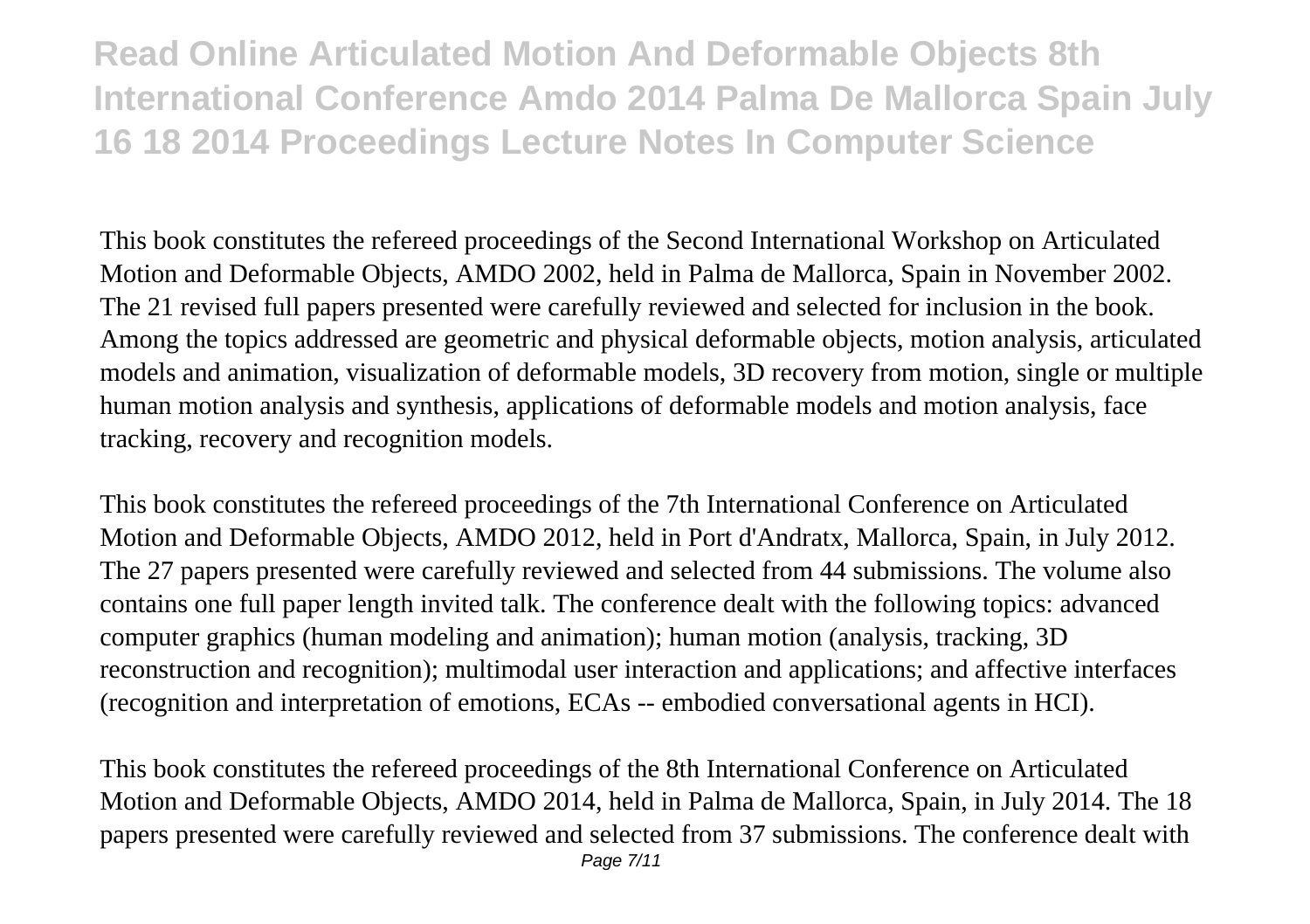the following topics: geometric and physical deformable models; motion analysis; articulated models and animation; modeling and visualization of deformable models; deformable model applications; motion analysis applications; single or multiple human motion analysis and synthesis; face modeling, tracking, recovering and recognition models; virtual and augmented reality; haptics devices; biometric techniques.

This book constitutes the refereed proceedings of the 9th International Conference on Articulated Motion and Deformable Objects, AMDO 2016, held in Palma de Mallorca, Spain, in July 2016.The 20 papers presented were carefully reviewed and selected from 34 submissions. The conference dealt with the following topics: advanced computer graphics and immersive videogames; human modeling and animation; human motion analysis and tracking; 3D human reconstruction and recognition; multimodal user interaction and applications; ubiquitous and social computing; design tools; input technology; programming user interfaces; 3D medical deformable models and visualization; deep learning methods for computer vision and graphics; multibiometric.

The AMDO 2004 workshop took place at the Universitat de les Illes Balears (UIB) on 22–24 September, 2004, institutionally sponsored by the International Association for Pattern Recognition (IAPR), the MCYT (Comision Interm- isterial de Ciencia y Tecnologia, Spanish Government), the AERFAI (Spanish Association for Pattern Recognition and Image Analysis), the EG (Eurogra- ics Association) and the Mathematics and Computer Science Department of the UIB. Also important commercial sponsors collaborated with practical dem- strations; the main contributors were: Barco Electronics Systems (Title Sp- sor), VICOM Tech, ANDROME Iberica, CESA and TAGrv. The subject of the Page 8/11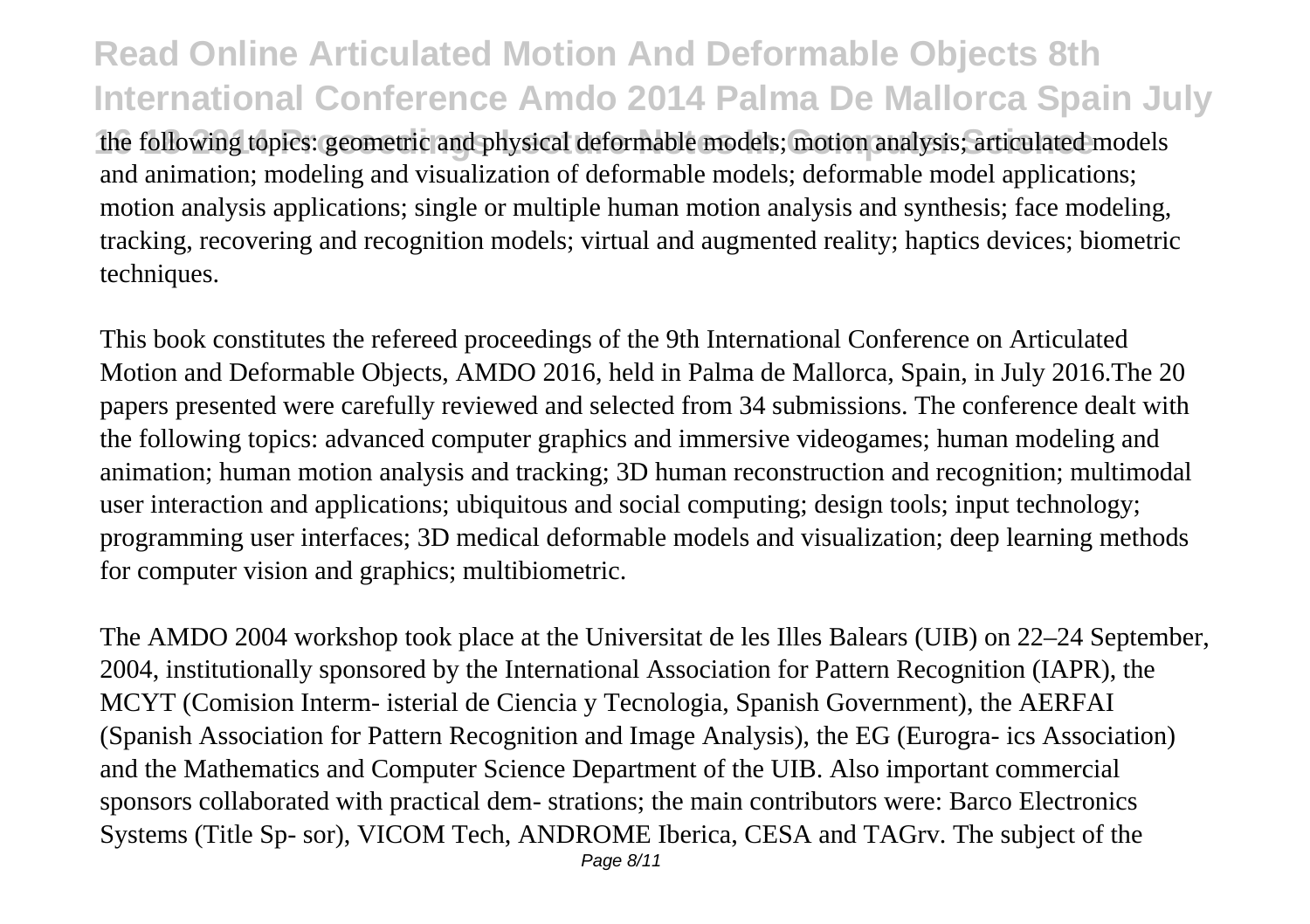workshop was ongoing research in articulated motion on a sequence of images and sophisticated models for deformable objects. The goals of these areas are to understand and interpret the motion of complex objects that can be found in sequences of images in the real world. The main topics considered priorities are: deformable models, motion analysis, articulated models and animation, visualization of deformable models, 3D recovery from motion, single or multiple human motion analysis and synthesis, applications of deformable models and motion analysis, face tracking, recovery and recognition models, and virtual and augmented reality systems.

TheAMDO-e2006conferencetookplaceattheHotelMonPort, Portd'Andratx (Mallorca), on July 11-14, 2006, sponsored by the International Association for Pattern Recognition (IAPR), the MEC (Ministerio de Educaciþ on y Ciencia, SpanishGovernment), theConselleriad'Economia, HisendaiInnovaciþ o(Balearic Islands Government), the AERFAI (Spanish Association in Pattern Recognition and Arti?cial Intelligence), the EG (Eurographics Association) and the Ma- ematics and Computer Science Department of the UIB. Important commercial

sponsorsalsocollaboratedwithpracticaldemonstrations;themaincontributions were from: VICOM Tech, ANDROME Iberica, GroupVision, Ndigital (NDI), CESA and TAGrv. The subject of the conference was ongoing research in articulated motion on a sequence of images and sophisticated models for deformable objects. The goals of these areas are to understand and interpret the motion of complex objects that can be found in sequences of images in the real world. The main topics considered as priority were: geometric and physical deformable models, motion analysis, articulated models and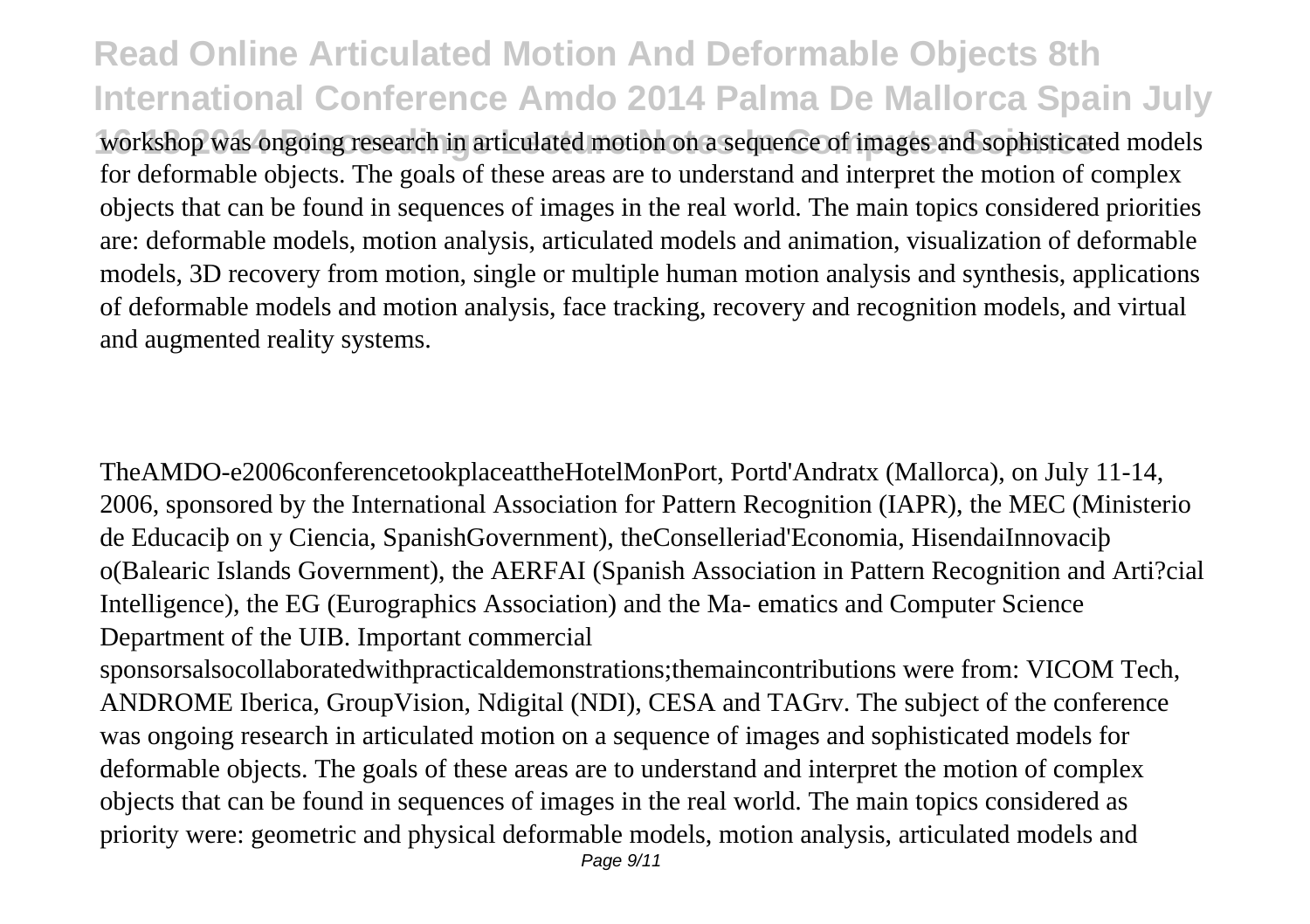animation, modelling and visualization of deformable models, deformable models applications, motion analysis appli- tions, single or multiple human motion analysis and synthesis, face modelling, tracking, recovering and recognition models, virtual and augmented reality, haptics devices, biometrics techniques. These topics were grouped into four tracks: Track 1: Computer Graphics (Human Modelling and Animation), Track 2: Human Motion (Analysis, Tracking, 3D Reconstruction and Rec- nition), Track 3: Multimodal User Interaction (VR and AR, Speech, Biom- rics) and Track 4: Advanced Multimedia Systems (Standards, Indexed Video Contents). This conference was the natural evolution of the AMDO2004 workshop (Springer LNCS 3179).

Annotation This book constitutes the proceedings of the 6th International Conference on Articulated Motion and Deformable Objects, held in Port d'Andratx, Mallorca, Spain, in July 2010.

This book constitutes the refereed proceedings of the 10th International Conference on Articulated Motion and Deformable Objects, AMDO 2018, held in Palma de Mallorca, Spain, in July 2018. The 12 papers presented were carefully reviewed and selected from 26 submissions. The papers address the following topics: advanced computer graphics and immersive videogames; human modeling and animation; human motion analysis and tracking; 3D human reconstruction and recognition; multimodal user interaction and applications; ubiquitous and social computing; design tools; input technology; programming user interfaces; 3D medical deformable models and visualization; deep learning methods for computer vision and graphics; and multibiometric.

This book constitutes the refereed proceedings of the First International Workshop on Articulated Page 10/11